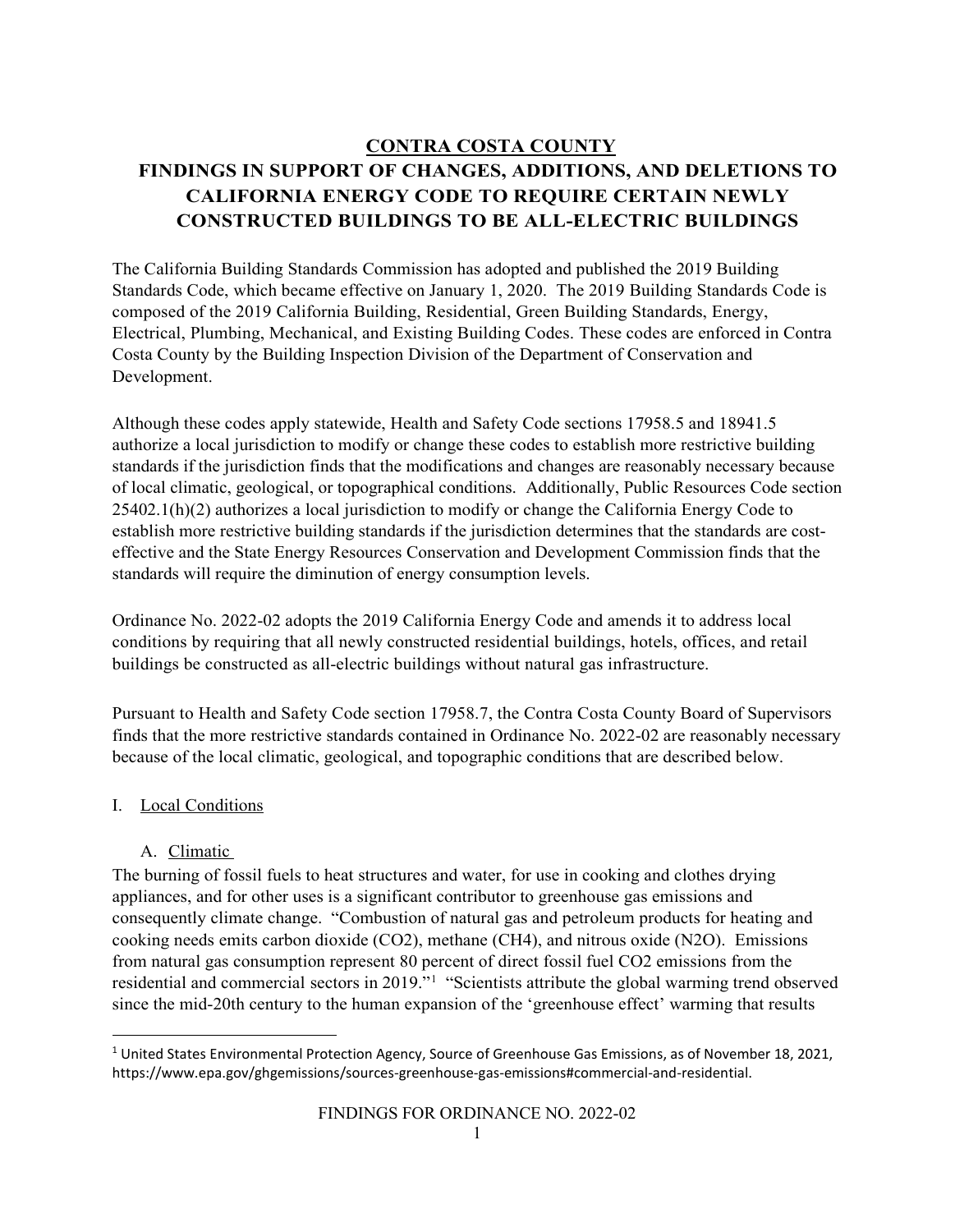when the atmosphere traps heat radiating from Earth toward space."<sup>[2](#page-1-0)</sup> Nitrous oxide, carbon dioxide, and methane are gases that contribute to the greenhouse effect.<sup>[3](#page-1-1)</sup> The County's Climate Action Plan (2015) states that the County is likely to experience more extreme heat events, reduced air quality, changes in sea level, less predictable water supply, and increases in storm severity and frequency of flood events. Requiring all-electric construction without gas infrastructure will reduce the amount of greenhouse gas produced in Contra Costa County and will contribute to reducing the overall and local impact of climate change and associated risks.

#### B. Geological

Contra Costa County is located in Seismic Design Categories D and E, which designates the County at very high risk for earthquakes. Buildings and other structures in these zones can experience major seismic damage. Contra Costa County is near numerous earthquake faults including the San Andreas Fault, and all or portions of the Hayward, Calaveras, Concord, Antioch, Mt. Diablo, and other lesser faults. A 4.1 earthquake with its epicenter in Concord occurred in 1958, and a 5.4 earthquake with its epicenter also in Concord occurred in 1955. The Concord and Antioch faults have a potential for a Richter 6 earthquake and the Hayward and Calaveras faults have the potential for a Richter 7 earthquake. Minor tremblers from seismic activity are not uncommon in the area. A study released in 2015 by the Working Group of California Earthquake Probabilities predicts that for the San Francisco region, the 30-year likelihood of one or more earthquake of 6.7 or larger magnitude is 72%. The purpose of this Working Group is to develop statewide, time-dependent Earthquake Rupture Forecasts for California that use best available science, and are endorsed by the United States Geological Survey, the Southern California Earthquake Center, and the California Geological Survey. Scientists, therefore, believe that an earthquake of a magnitude 6.7 or larger is now slightly more than twice as likely to occur as to not occur in, approximately, the next 30 years. The elimination of natural gas infrastructure in new buildings would reduce the hazards associated with gas leaks during seismic events.

### C. Topographic

Highly combustible dry grass, weeds, and brush are common in the hilly and open space areas in the County for 6 to 8 months of each year. Many of these areas are adjacent to developed locations. And many of these areas frequently experience wildland fires, which threaten nearby buildings, particularly those with wood roofs, or sidings. This condition can be found throughout Contra Costa County, especially in those developed and developing areas of the County. Earthquake gas fires due to gas line ruptures can ignite grasslands and stress resources to combat fires. The elimination of natural gas infrastructure in new buildings would reduce fire hazards of buildings constructed near highly combustible dry land areas.

<span id="page-1-1"></span><span id="page-1-0"></span><sup>2</sup> NASA, Causes of Climate Change, as of November 18, 2021, https://climate.nasa.gov/causes/.  $3$  Id.